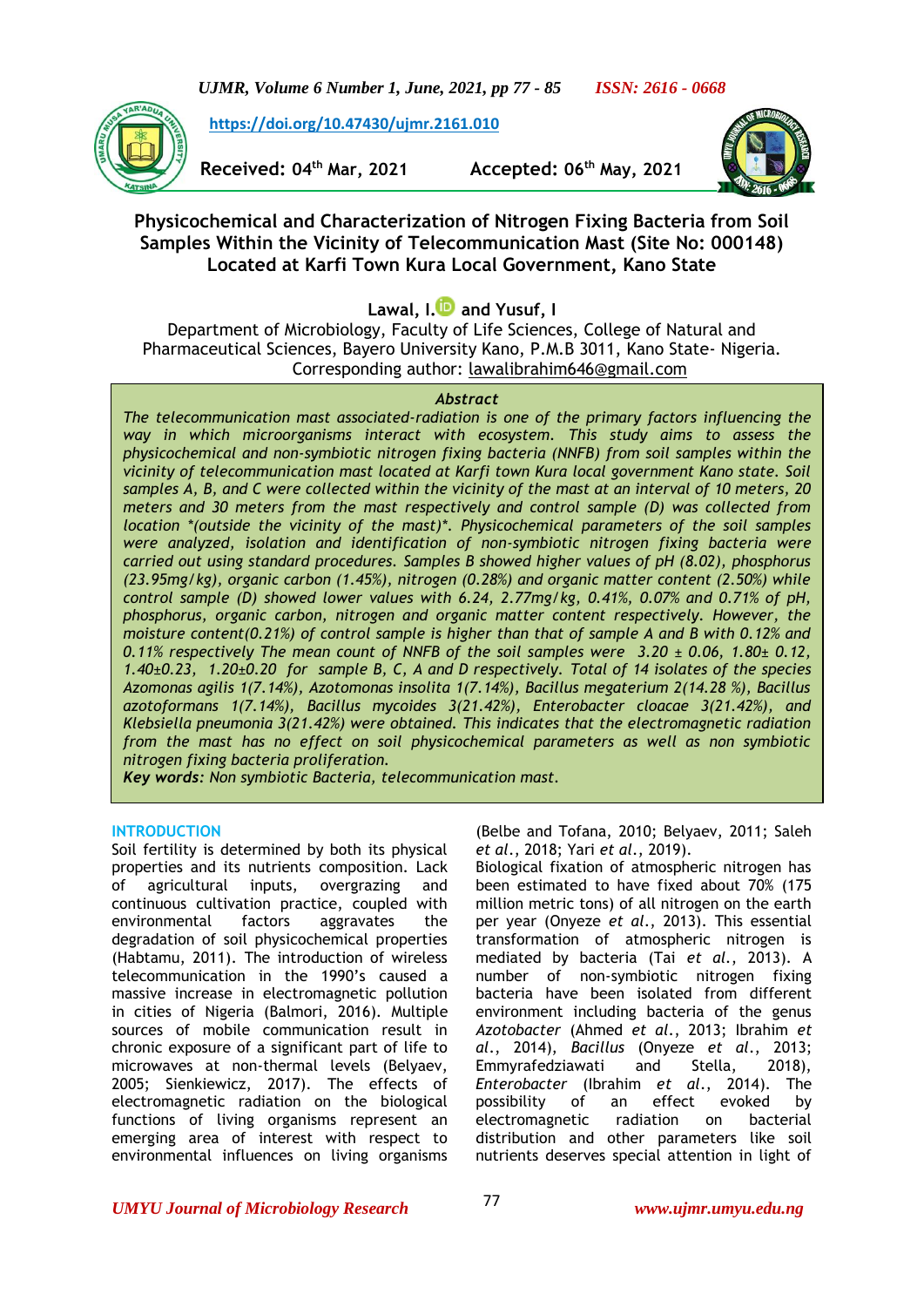the problem that chemical fertilizers poses to agriculture (Adebayo *et al.*, 2014). The main objective of this investigation is to assess the Physicochemical and characterize nitrogen fixing bacteria from soil samples within the vicinity of telecommunication mast located at Karfi town Kura local government Kano State, Nigeria.

### **METHODOLOGY**

#### **Study Area**

The sampling area was Karfi in Kura Local Government Area of Kano state, Nigeria which is located along 11<sup>0</sup> 4559' N and 09<sup>0</sup> 1551' E coordinates. The sampling points were A (N  $11^0$ , 48. 886', 008<sup>0</sup>, 29. 170' E), B (N 11<sup>0</sup>, 48. 889', 008<sup>0</sup>, 29. 175' E) and C (N 11<sup>0</sup>, 48. 891', 008<sup>0</sup>, 29. 182' E) within the vicinity of the telecommunication mast (N 11<sup>0</sup>, 48. 877', 008<sup>0</sup>, 29. 161' E) and D (control) (N 11<sup>0</sup>, 48. 716', 008 $^0$ , 29. 207' E) 700 meters away from the mast.

### **Sample Collection**

Three soil samples labeled A, B, C were collected at the interval of 10, 20 and 30 meters away from the mast. The mast has attachments of antennas, receivers and transmitters which emit electromagnetic radiation. The control sample D was collected from agricultural soil outside the vicinity of the mast (700 meters away from the mast). In each of the sample sites, soil sample was collected at 20cm depth of the soil using soil auger in sterile polythene bags. One hundred and fifty grams (150g) was obtained at each sampling point and transported to the microbiology laboratory Bayero University Kano for analyses. Ten grams from each soil sample was used for microbiological analyses and hundred grams was used for the determination of pH, phosphorus, organic matter, organic carbon, nitrogen and moisture contents.

## **Determination of Soil Particle Size Distribution**

Particle size distribution was determined using Bouyouncos hydrometer method as described by Gee and Or (2002). The sand, silt and clay fraction were determined using equation 1, 2 and 3. The percentage obtained and the USDA textural triangle was used to classify the soil.

Sand =  $100-2[(H_1-B_1) +0.36(T_1-20)]$ ............. (1) Clay = 2(H2-B2) + 0.36(T2-20)……………….. (2) Silt = 100-(Sand+Clay)………………………….. (3) Where:

 $H_1$  = Hydrometer Reading at 40 seconds after stirring

 $H<sub>2</sub>$  = Hydrometer Reading at 3 hours after stirring

 $B_1$  = Hydrometer Reading at 40 seconds after stirring for the blank

 $B_2$  = Hydrometer Reading at 3 hours after stirring the blank

 $T_1$  = Temperature Reading at 40 seconds after stirring

 $T<sub>2</sub>$  = Temperature Reading 3 hours after stirring the blank

## **Determination of Phosphorus**

Soil samples were prepared and caliberated according to the method of Vummiti (2015) using microwave plasma atomic emission spectrophotometer (MP-AES) (Agilent 4200, India). A 0.005M diethylene triamine penta acetic acid (DTPA) and 1M ammonium acetate solutions were used as the extractants. Ten grams of soil samples was weighed into a polyethylene shaking bottle and 20ml of DTPA reagent was added. After shaking for 120 minutes, the samples were filtered using whatmann filter paper. Twenty five millilitre of 1M ammonium acetate solution was added to 5g of the samples in in another polyethylene shaking bottle and was shaken for 30 minutes after which the samples were filtered through whatmann filter paper. The physicochemical parameters of the filtered samples were analysed using NIRS (near infra red system: NIRS DS 2500) analyser designed by FOSS.

## **Determination of Soil Moisture Content**

Empty moisture can was weighed as  $(W_1)$  and five (5) grams of soil sample was added to the moisture can with tight fitting lid and reweighed as  $(W_2)$ . The moisture can containing the soil sample was then dried in an oven at 105 $°C$  for 24hrs after which the whole content was removed and put into desiccator to cool. After cooling, the contents were re-weighed as (W3) (Eno *et al.,* 2009).

Moisture content (%) was calculated according to the formula below;

Moisture content (%) = 
$$
\frac{W_2 - W_3}{W_3 - W_1} \times 100
$$

Where:  $W_1$  = Empty moisture can

 $W_2$  = Empty moisture can and 5g of the normal soil sample  $W_3$  =Empty moisture can and 5g of the soil sample

### **Determination of Soil Organic Carbon**

A 0.5g of soil sample was weighed into 250ml conical flask and 10ml of 1N  $K_2Cr_2O_7$  solution was pipetted accurately into the flask and swirled gently to disperse the soil. A 20ml conc.  $H<sub>2</sub>SO<sub>4</sub>$  was added into the flask and the flask was swirled gently until soil and reagents were mixed, and then swirled more vigorously for one minute.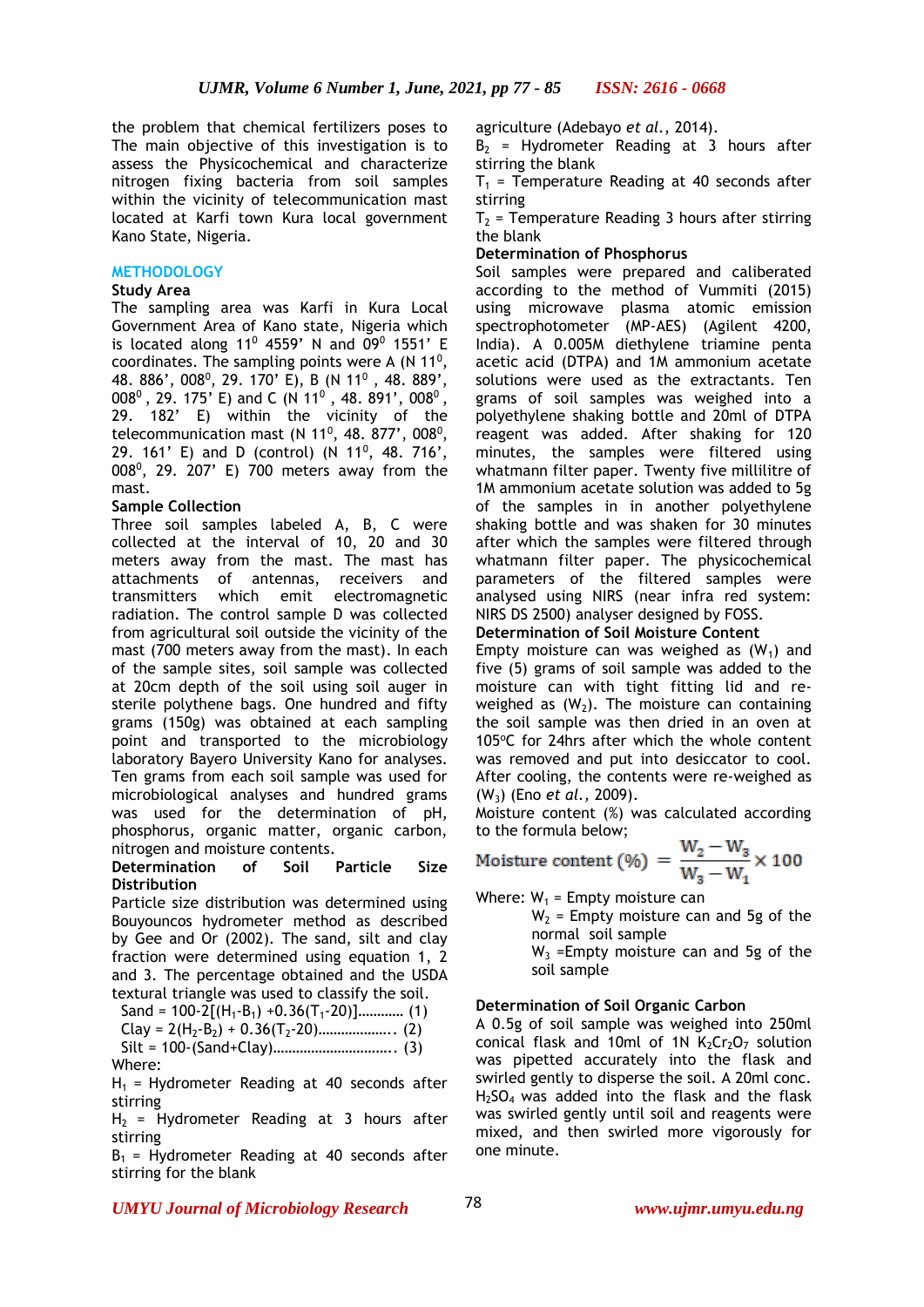The flask was allowed to stand for30mins for oxidation to complete and 100ml of distilled water was added. Three (3) drops of phenantholine indicator was added and the content was titrated against standard 0.5N ferrous sulphate solution to obtain an end point. A blank was prepared with same treatment to that of the sample (Eno *et al.,* 2009).

Organic carbon (%) content of the soil sample was calculated according to the formula below: **Nitrogen Fixing Bacteria** 

Where:

F = Correction factor = 1.33 N= Normality of solution used

### **Determination of Soil pH**

Ten grams (10g) of air-dried soil (passed through 2-mm sieve) was weighed into a 50-ml beaker and 25ml of sterile distilled water was added. The suspension was stirred several times for 30 minutes with a glass rod. The soil suspension was then allowed to stand for 15mins (allowing most of the suspension clay to settle out from the suspension). Electrodes of the pH meter (Cyberscan pH 510, Singapore) was inserted into the partly settled suspension and the pH reading was noted and recorded (Eno *et al.,* 2009).

### **Determination of Total Nitrogen**

Kjeldhal method as described by Eno *et al*. (2009) was used to determine the the total nitrogen in soil samples. One gram of each soil sample was taken in individual Kjeldhal flask. Then 2 grams of a catalyst (mixture of  $Na<sub>2</sub>SO<sub>4</sub>$ , CuSO<sup>4</sup> and Selenium powder in 100:10:1 proportion) and 30mlof  $H_2SO_4$  were added in each flask and heated gently until frothing ceased. After the formation of clear solution in each flask, the digestion was continued for 30 minutes. Then 50ml of distilled water and 30ml of 40% NaOH were added. After cooling, the mixtures were then transferred to a Kjeldhal distillation flask. Ten (10ml) millilitres of boric acid solution and two drops of indicator (Bromocresol green and Methyl red) solutions were taken in three different volumetric flasks. Furthermore, the distillation flask were heated for 30 minutes and the distillate of each sample was collected in their saperate flasks and titrated against 0.025N HCl . The percentage of nitrogen was calculated as follows:

Where:

A = Volume of the sample reuired for titration of the sample,

B = Volume of sample required for titration of blank,

N = Normality of HCl,

0.014 = Miliequivalent weight of nitrogen.

Ad = Aliquot taken

W = Weight of the sample

VD = Volume of the digest

**Enumeration and Isolation of Non-Symbiotic** 

Nontitympiotic 3 itrogen fixing bacterial counts

of the soil samples were enumerated by pour gram of of the soil samples were enumerated by pour<br>gram of plate method (Emmyrafedziawati and Stella, 2018). Ten grams of each soil sample was weighed and added to 90ml sterilized distilled water. The mixture was shaken for 1hr in orbital shaker (Agitator 711). Ten-fold dilutions of the soil samples were made using sterilized distilled water. The nitrogen free medium (Beijerickia medium) was prepared by dissolving 20.0g Sucrose, 0.8g KH<sub>2</sub>PO<sub>4</sub>, 0.2g  $K_2$ HPO<sub>4</sub>, 0.5g MgSO<sub>4</sub>.7H<sub>2</sub>O, 0.1g FeCl<sub>3</sub>, 0.005g molybdenum in 1 litre of distilled water. The medium was set to pH 6.5 using 5% NaOH and pH meter and was sterilized by autoclaving at 121<sup>o</sup>C for 15 minutes. One  $(1ml)$  of  $10^{-4}$ ,  $10^{-5}$ , 10- <sup>6</sup> dilutions were poured onto the plates followed by the sterilized molten nitrogen free medium. The inoculated petri dishes were inverted and incubated for 5 days at 37°C. Nonsymbiotic nitrogen fixing bacteria were expressed as colony forming units per gram of the soil (cfu/g). Pure cultures of the isolates were obtained by sub-culturing the primary isolates.

### **Identification of the Isolates**

The isolates obtained were identified using gram reaction, morphological and biochemical characteristics. The biochemical tests; urease, indole, methyl red, vorgues-prokauer, nitrate reduction, starch hydrolysis, citrate utilization, oxidase, catalase and sugar fermentation tests of the bacterial isolates were carried out according to the method described by Cheesbrough (2006).

### **Statistical Analysis**

All data were analyzed using the statistical package SPSS (Version 20) and Microsoft Excel 2013. Descriptive statistics were carried out to determine the mean non-symbiotic bacterial counts and expressed as Mean±SD. One way Analysis of Variance and was used to show significant difference between mean variables. The *P* < 0.05 was considered statistically significant.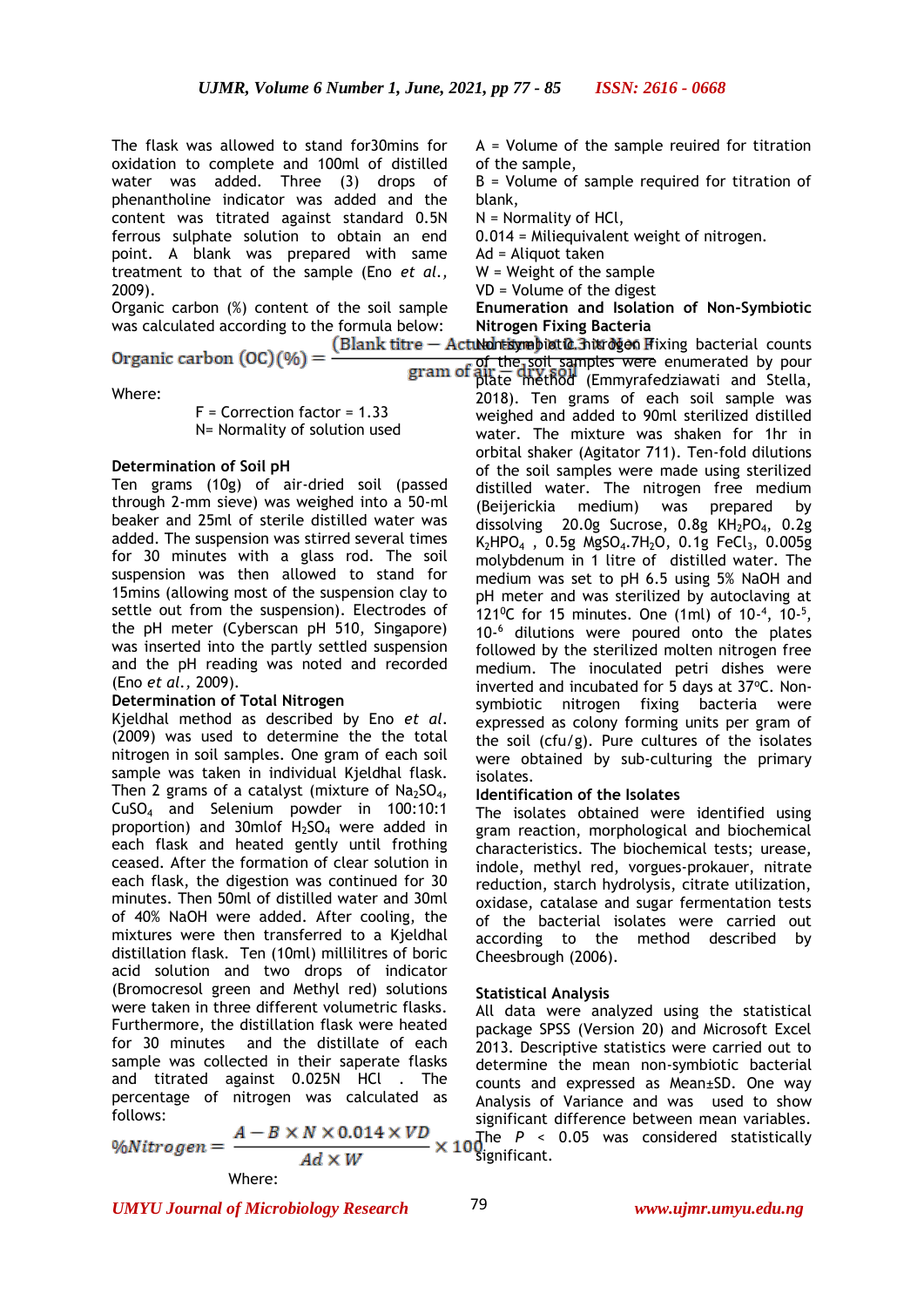#### **RESULTS**

#### **Physicochemical properties of soil samples found near telecommunication mast**

The physicochemical properties of soil samples found near telecommunication mast are depicted in Table 1 and Figure 1. The parameters analyzed are pH, phosphorus, organic matter, organic carbon, nitrogen and moisture content. From the results, it was observed that the pH of the control soil (6.24) sample was the least compared to the pH values of 6.48, 8.02 and 7.80 observed in 10, 20 and 30 meters near the telecommunication mast. The phosphorus levels ranged between 2.77 mg/kg and 23.95 mg/kg while organic matter content of the soil was observed to range from 0.71% to 2.50%. The control soil sample had the least organic carbon (0.41%) and nitrogen (0.07%) contents when compared to the concentrations observed in soil samples obtained 10 meters, 20 meters and 30 meters near the telecommunication mast. In addition, the moisture content of the soil samples were 0.12%, 0.11% and 0.24% for soil samples obtained from 10 meters, 20 meters and 30 meters near the telecommunication mast, while the control soil sample had moisture content of 0.21% (Table 1).

Table 1: Physico-chemical properties of soil samples isolated soil sample found near telecommunication mast

| Location<br>(Distance, m) | рH   | <b>Phosphorus</b><br>(mg/kg) | <b>Organic</b><br><b>Matter</b><br>(%) | Organic<br>Carbon<br>(%) | Nitrogen<br>(%) | Moisture<br>Content<br>(%) |  |
|---------------------------|------|------------------------------|----------------------------------------|--------------------------|-----------------|----------------------------|--|
| A(10 m)                   | 6.48 | 5.96                         | 1.34                                   | 0.78                     | 0.15            | 0.12                       |  |
| B(20 m)                   | 8.02 | 23.95                        | 2.50                                   | 1.45                     | 0.28            | 0.11                       |  |
| C(30 m)                   | 7.80 | 13.01                        | 2.18                                   | 1.26                     | 0.25            | 0.24                       |  |
| D (Control)               | 6.24 | 2.77                         | 0.71                                   | 0.41                     | 0.07            | 0.21                       |  |

**Control**: soil samples obtained away from the telecommunication mast.

The particle sizes of the soil samples were sand, silt and clay. Silt was higher in samples collected 10 meters (43.76%), 20 meters (41.18%) and 30 meters (41.57%) within the vicinity of the mast while control soil sample had lowest silt of 10.71%. Sand was significantly higher in control (52.82%) while samples 14.75%, 36.56%, 23.66% were observed for sand samples obtained 10 meters, 20 meters and 30 meters near the telecommunication mast respectively. The highest and least particle sizes for the clay soil were observed in soil samples collected 10 meters and 30 meters near the telecommunication mast respectively (Figure 1).



Distance (meters)



#### **Mean Count of Non-Symbiotic Nitrogen Fixing Bacteria**

*UMYU Journal of Microbiology Research www.ujmr.umyu.edu.ng* The present study shows the mean count of non-symbiotic nitrogen fixing bacteria of the sampled soil (Table 2). The mean count of non-symbiotic nitrogen fixing bacteria in soil samples ranged between 1.20  $\times$  10<sup>6</sup> and 3.20  $\times$  10<sup>6</sup>cfu/g. In order of occurrence, the mean count of non-symbiotic nitrogen fixing bacteria are  $B > C > A > D$ . There was significant difference ( $P = 0.0012$ ) in the mean of non-symbiotic nitrogen fixing bacteria count of the different sampling points.  $80$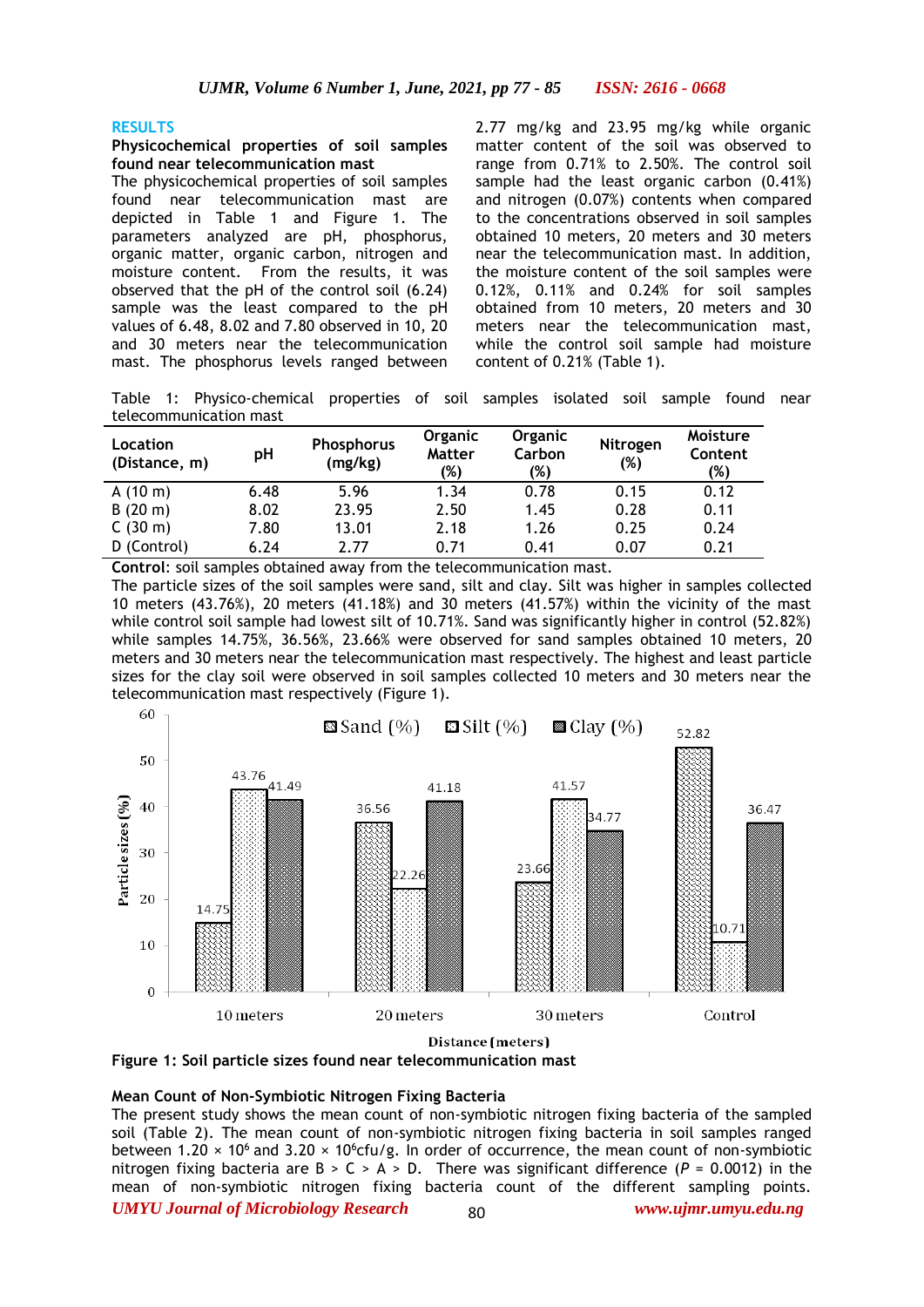Table 2: Mean Counts of Non-Symbiotic Nitrogen Fixing Bacteria

| Samples (Location, m) | Count $(x10^6$ cfu/g)         |  |
|-----------------------|-------------------------------|--|
| A(10 m)               | $1.40 \pm 0.23$ <sup>a</sup>  |  |
| B(20 m)               | $3.20 \pm 0.06^b$             |  |
| C(30 m)               | $1.80 \pm 0.12$ <sup>c</sup>  |  |
| D (Control)           | $1.20 \pm 0.20$ <sup>ab</sup> |  |

Values are Mean±SD of triplicate estimation. Mean with different superscript letters are significantly different at *P*< 0.05. A, B and C = samples collected within the vicinity of the mast. D = Control (sample collected outside the vicinity of the mast), Cfu/g = colony forming unit per gram.

### **Biochemical Identification of the Isolates**

Table 3 showed the biochemical characteristics of the isolates. A number of 14 isolates were found to belong to the species of *Azomonas agilis, Azotomonas insolita, Bacillus megaterium, Bacillus mycoides, Bacillus azotoformans , Enterobacter cloacae* and *Klebsiella pneumoniae*.

| Code           | Spo | Gra | Cat | Lac       | Suc | Glu       | Cit       | Mot       | Ind | Ure | <b>MR</b> | VP  | Nit       | H <sub>2</sub> S | Gas | Oxi | Sta       | Organism                     |
|----------------|-----|-----|-----|-----------|-----|-----------|-----------|-----------|-----|-----|-----------|-----|-----------|------------------|-----|-----|-----------|------------------------------|
| A <sub>1</sub> |     |     |     |           | $+$ |           |           |           |     |     |           |     |           |                  |     |     |           | Enterobacter cloacae         |
| A2             |     |     |     |           |     |           |           |           |     |     |           |     |           |                  |     |     | $+$       | Bacillus megaterium          |
| A <sub>3</sub> |     |     |     |           | $+$ |           |           |           |     |     |           |     |           |                  |     |     |           | Klebsiella pneumonia         |
|                |     |     |     |           |     |           |           |           |     |     |           |     |           |                  |     |     |           |                              |
| B <sub>1</sub> |     |     |     |           |     |           |           |           |     |     |           |     |           |                  |     |     |           | Bacillus megaterium          |
| B <sub>2</sub> |     |     | $+$ | $+$       | $+$ | $+$       | $\ddot{}$ |           |     |     |           |     |           |                  |     |     |           | Enterobacter cloacae         |
| B <sub>3</sub> |     |     |     |           |     |           |           |           |     |     |           | $+$ | $\ddot{}$ |                  |     |     | $+$       | <b>Bacilluss mycoides</b>    |
| B <sub>4</sub> |     |     |     |           |     |           |           |           |     |     |           |     |           |                  |     |     |           | Klebsiella pneumoniae        |
|                |     |     |     |           |     |           |           |           |     |     |           |     |           |                  |     |     |           |                              |
| C <sub>1</sub> |     |     |     |           |     |           |           |           |     |     |           |     |           |                  |     |     |           | Azomona agilis               |
| C <sub>2</sub> |     |     |     |           |     |           |           | $\ddot{}$ |     |     |           | $+$ | $+$       |                  |     |     | $+$       | <b>Bacillus mycoides</b>     |
| C <sub>3</sub> |     |     |     | $+$       | $+$ |           |           |           |     |     |           |     |           |                  | $+$ |     |           | Enterobacter cloacae         |
| C <sub>4</sub> |     |     |     |           |     |           |           |           |     |     |           |     |           |                  |     |     | $\ddot{}$ | <b>Bacillus azotoformans</b> |
| C <sub>5</sub> |     |     |     | $\ddot{}$ | $+$ | $\ddot{}$ | $+$       | $\ddot{}$ |     |     |           | $+$ | $+$       |                  | $+$ |     |           | Klebsiella pneumonia         |
| D <sub>1</sub> |     |     |     | $\ddot{}$ |     |           |           |           |     |     |           |     |           |                  | $+$ | $+$ | $+$       | Azotomonas insolita          |
| D <sub>2</sub> |     |     |     |           |     |           |           |           |     |     |           |     |           |                  |     |     |           | <b>Bacillus mycoides</b>     |

81

**Table 3: Biochemical Characterization of Non Symbiotic Nitrogen Fixing Bacteria in the Soil Samples**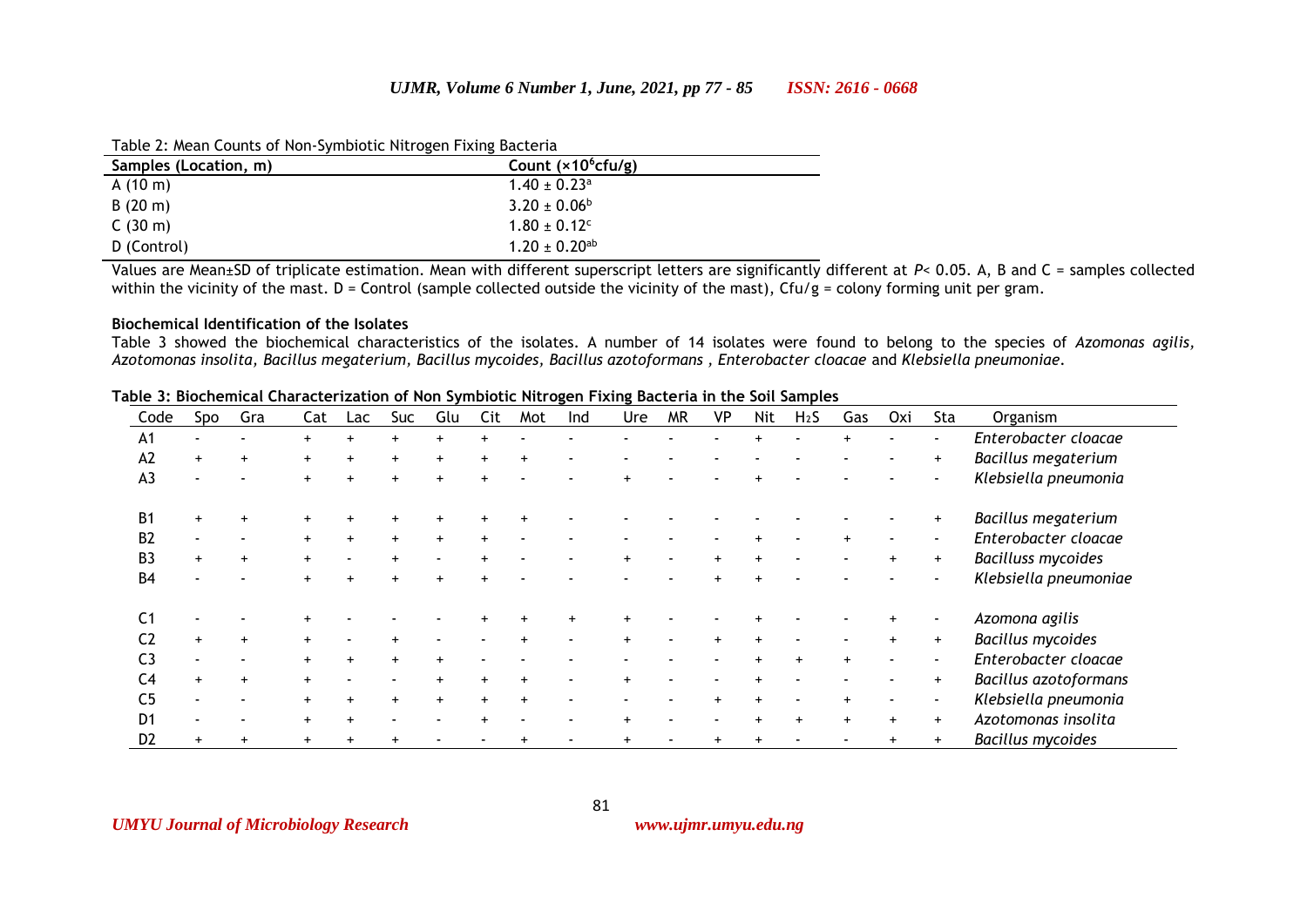#### **Frequency of Occurrence of Non-Symbiotic Nitrogen Fixing Bacterial Species**

Table 4 shows the frequency of occurrence of non-symbiotic nitrogen fixing bacterial species isolated from soil samples. The percentage distribution of the non-symbiotic nitrogen fixing bacterial species are *Azomonas agilis* 1(7.14%)*, Azotomonas insolita* 1(7.14%)*, Bacillus*  *megaterium* 2(14.28%)*, Bacillus mycoides*  3(21.42%)*, Bacillus azotoformans* 1(7.14%)*, Enterobacter cloacae* 3(21.42%) and *Klebsiella pneumonia* 3(21.42%). In addition, A, B, C and D soil samples had percentage distribution of the non-symbiotic nitrogen fixing bacterial species of 21.42 %, 28.56 %, 35.7 % and 14.28 % respectively.

**Table 4: Frequency of Occurrence of Non Symbiotic Nitrogen Fixing Bacterial Species in Relation to Sampling Sites**

| <b>NNFB Species</b>   | A        | B        |         | D        | Total    |
|-----------------------|----------|----------|---------|----------|----------|
| Azomonas agilis       | 0(0.0)   | 0(0.0)   | 1(7.14) | 0(0.0)   | 1(7.14)  |
| Azotomonas insolita   | 0(0.0)   | 0(0.0)   | 0(0.0)  | 1(7.14)  | 1(7.14)  |
| Bacillus megaterium   | 1(7.14)  | 1(7.14)  | 0(0.0)  | 0(0.0)   | 2(14.28) |
| Bacillus mycoides     | 0(0.0)   | 1(7.14)  | 1(7.14) | 1(7.14)  | 3(21.42) |
| Bacillus azotoformans | 0(0.0)   | 0(0.0)   | 1(7.14) | 0(0.0)   | 1(7.14)  |
| Enterobacter cloacae  | 1(7.14)  | 1(7.14)  | 1(7.14) | 0(0.0)   | 3(21.42) |
| Klebsiella pneumoniae | 1(7.14)  | 1(7.14)  | 1(7.14) | 0(0.0)   | 3(21.42) |
| Total                 | 3(21.42) | 4(28.56) | 5(35.7) | 2(14.28) | 14 (100) |

NNFB Species = Non-Symbiotic Nitrogen Fixing Bacterial Species. A, B and C = Samples collected within the vicinity of the mast. D = Sample collected outside the vicinity of the mast. % Occurrence of NNFB species in parenthesis, % Frequency of occurrence = (Number of NNFB species /Total number of NNFB species)  $\times$  100

## **DISCUSSION**

Soil is a complex matter and comprises minerals, soil organic matter, water, and air. These fractions greatly influence soil texture, structure, and porosity. Therefore, soil physicochemical properties have a great influence on the soil quality. Similarly, anthropogenic activities have been known to have significant influence on soil quality as reported by Li *et al*. (2017). This study focused on the characteristics of soil samples collected within the vicinity of telecommunication mast. Physicochemical parameters of soil pH, phosphorus, organic carbon, nitrogen, moisture content and soil particle sizes were observed in this research work.

Soil pH is an important physicochemical factor controlling the growth and metabolic activities of soil non-symbiotic nitrogen fixing bacteria (Merlo and Susana, 2014). The pH range of samples within the vicinity of the mast ranged from 6.48 to 8.02. This pH range satisfied pH with which the non-symbiotic nitrogen fixing bacteria can grow. Rousk *et al*. (2010) showed strong influence of pH on the abundance and composition of bacterial communities in the soil. However, Ding *et al*. (2005) reported the neutral pH to be the optimal condition for non symbiotic nitrogen fixation.

Organic carbon is another factor regulating the activity of non-symbiotic nitrogen fixing bacteria.

The organic carbon content observed in samples collected 20 meters and 30 meters near the telecommunication mast were higher compared to the control sample. Soil organic carbon is considered to be the critical indicator for health and quality of the soil (Nelson and Sommers, 1982) and could be the reason for the higher counts and species distribution recorded in these samples. Hoffman-Findeklee *et al*. (2000) reported that non-symbiotic nitrogen fixers rely on extracellular organic carbon for respiration and carbon may be more limiting than other nutrient availability.

Phosphorus is essential for plant growth and development and required for metabolic activities of non-symbiotic nitrogen fixers and serves as one of the drivers of nitrogen fixation rate. High content of phosphorus was recorded in samples within the vicinity of the mast compared to control sample and the lowest count and species distribution observed in control sample could be attributed to low phosphorus content, as low phosphorus availability has been reported to limit non symbiotic nitrogen fixers in several environments (Reed *et al*., 2011). However, higher phosphorus recorded in samples within the vicinity of the mast could be attributed to the use of phosphorus containing fertilizers such as NPK and other nitrogen rich fertilizers by farmers for plant cultivation.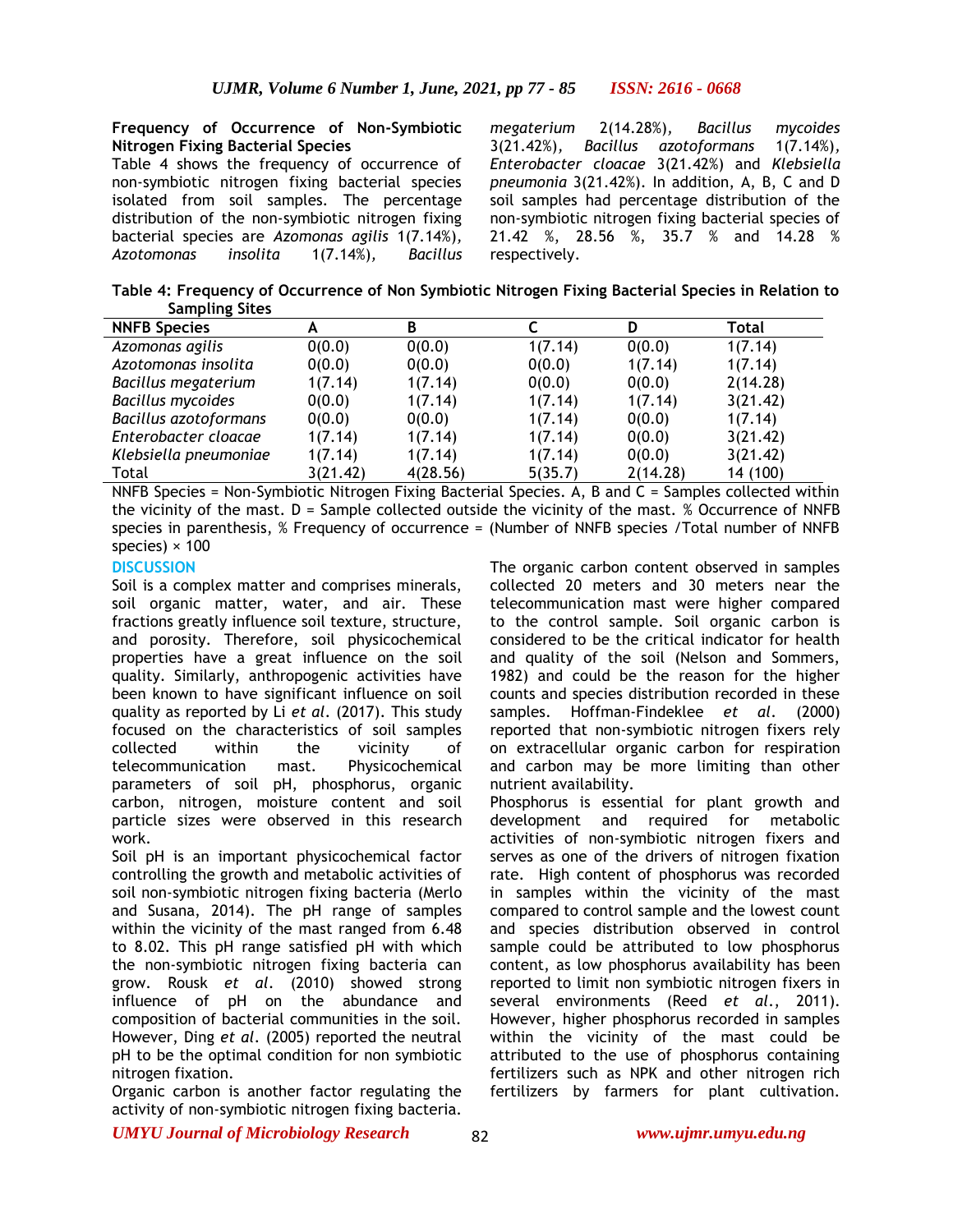Nitrogen (N) and phosphorous (P) ranged from 0.07 to 0.28%, and 2.77 to 23.95 mg/kg respectively. This aligns with the findings of Benton (1999) and Fomenky *et al*. (2018). This explains the application of fertilizers by the inhabitants. Sandip *et al*. (2016) in a similar study on physicochemical properties of soils found them to range from 100- 350 (mg/kg) and 33 – 84 (mg/kg) respectively. The values were significantly lower than those of Sandip *et al*. (2016). The nitrogen content of the soil samples within the vicinity of the mast was higher than that of the control. This could affect the nonsymbiotic nitrogen fixers in the soil. Higher counts of nitrogen fixers are recorded in samples with higher percentage nitrogen and can be due to the fact that nitrogen was one of the critical indicators for the health and quality of soil (Nelson and Sommers, 1982; Wick *et al*., 2012). The amount of percentage nitrogen recorded in samples within the vicinity of the mast could be attributed to the capacity of non-symbiotic nitrogen fixing bacteria in transforming atmospheric nitrogen into fixed nitrogen in the soil and this can be attributed to the favorable conditions like carbon, moisture, organic matter, and phosphorus content that were lacking in control sample. It is very likely that exposure to electromagnetic radiation from telecommunication mast is able to induce positive changes that promote the beneficial conditions for the growth of non-symbiotic nitrogen fixing bacteria as cellular phone associated mast radiation has been reported as one of the primary factors influencing the way in which microbes interact with ecosystems (Iheme *et al*., 2016).

Soil organic matter is a valuable property of soil. If the soil is poor in organic matter, then it enhances the process of soil erosion (Ku and Sangita, 2015). If the soil organic matter is present in soil, then this soil is useful for the agricultural practices. Organic matter may be added in the soil in the form of animal manures, compost, etc. The presence of the higher content of organic matter as observed in the present study can be another possible reason for lowering of the pH. Soil organic matter content has decreased from surface to subsoil due to leaching (Kekane *et al*., 2015).

### **REFERENCES**

Adebayo, E.A., Adeeyo, A.O., Ayandele, A.A. and Omomowo, I.O. (2014). Effect of Radiofrequency Radiation from

The mean count of non-symbiotic nitrogen fixing bacteria in soil samples ranged between 1.20 × 106 and 3.20  $\times$  10<sup>6</sup> cfu/g. Sample B had the highest count of 3.2 x  $10^6$ cfu/g while lowest count was observed in sample D with 1.2 x  $10^6$ cfu/g. However, no significant difference existed among the samples at  $P$  (< 0.05). The highest count recorded in samples within the vicinity of the mast could be due higher values of physicochemical parameters which were reported to influence bacterial growth. Physicochemical parameters nitrogen , phosphorus, organic carbon, organic matter were higher in samples A, B and C (Table 1). Nelson and Sommers (1982) reported that physicochemical parameters typically nitrogen was one of the critical indicator for health and quality of soil. Therefore, the higher count could be attributed to the higher nitrogen content in the soil.

A number of non symbiotic nitrogen fixing bacteria were isolated and identified and were the species of *Azomonas agilis, Azotomonas insolita, Bacillus megaterium, Bacillus mycoides, Bacillus azotoformans , Enterobacter cloacae* and *Klebsiella pneumoniae* with the occurrence of 1(7.14%)*,* 1(7.14 %)*,* 2 (14.28 %)*,* 3(21.42 %)*,*  1(7.14 %)*,* 3(21.42 %) and 3(21.42 %) respectively. These bacteria were known to be widely distributed in the soil where they reduce atmospheric nitrogen in soil (Onyeze *et al*., 2013). In agreement with the current study, Rifat *et al*. (2010) and Ibrahim *et al*. (2014) in their separate study reported the isolation and identification of these species from agricultural soil.

### **CONCLUSION**

In the present study we found that there was slight variation in the physicochemical parameters of the soil samples collected from varying points within the vicinity of the mast compared to the control sample. In addition, the present study observed that soil samples collected within the vicinity of telecommunication mast contain what it needed for all forms of life like microbes to survive and would not negatively affect the non-symbiotic nitrogen fixers in the soil, regardless of the radiation from the telecommunication mast.

> Telecommunication Based Stations on Microbial Diversity and Antibiotic Resistance. *Journal of Applied Science*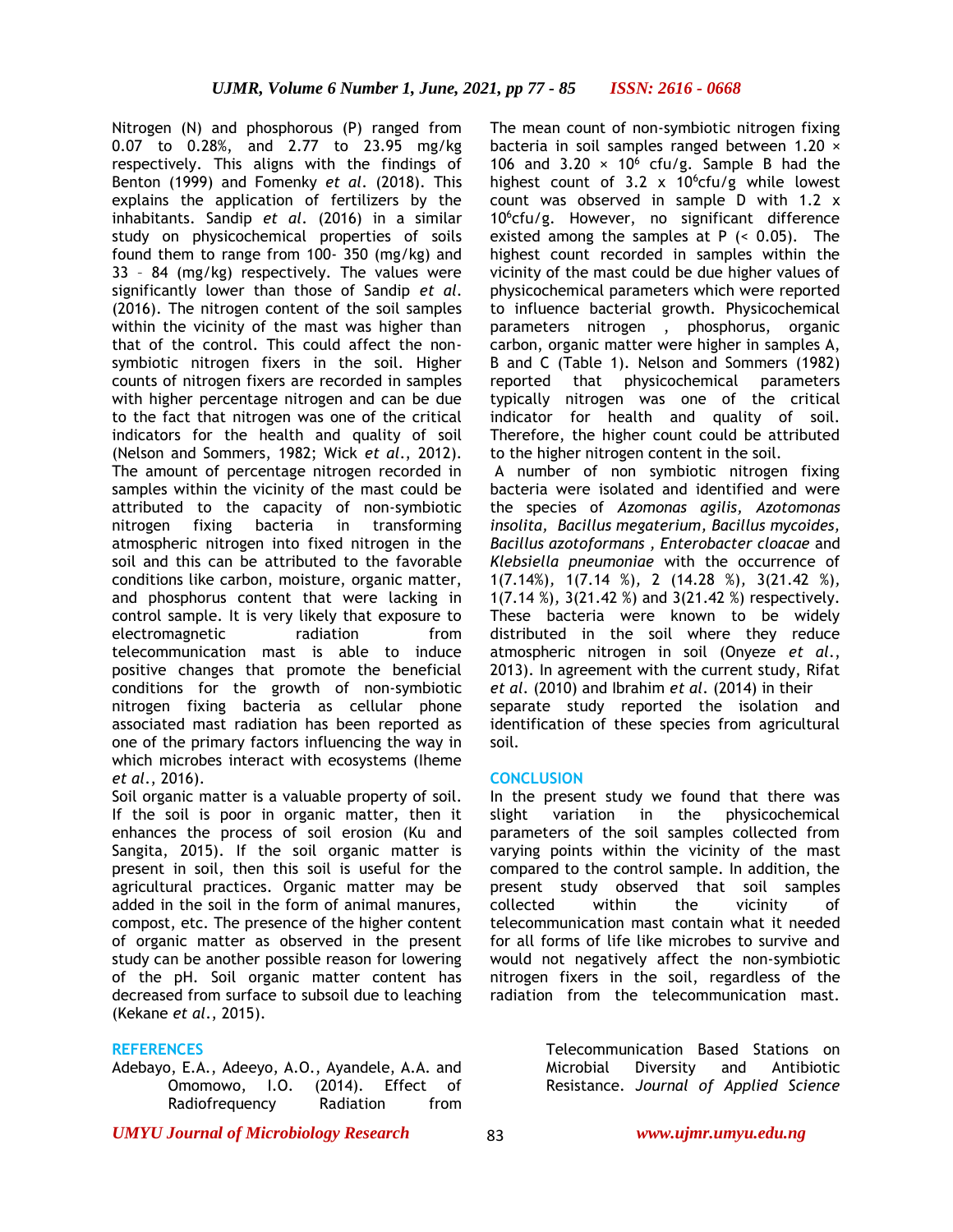*and Environmental Management,* 18(4): 669-674.

- Ahmed, I., Istivan, T., Cosic, I and Pirogova, E (2013). Irradiation of *E. coli* by Extremely Low Frequency (ELF) Pulsed Electromagnetic Field: Evaluation of Bacterial Survival. *Journal of Electromagnetic Waves*, 29(1):26-37.
- Balmori, A. (2016). Radiotelemetry and Wildlife: Highlighting a Gap in the Knowledge on Radiofrequency Radiation Effects. *Science of the Total Environment,* 543 (pt A), 662–669.
- Belbe, M.G. and Tofana, M.(2010).Effects of Ionizing Radiation on Microbiological Contaminants of Food. *Bulletin UASVM Agriculture*, 67(2) Pp.179-181
- Belyaev, I. (2005). Non-thermal Biological Effects of Microwaves. *Microwave Review,* 11: 13–29
- Belyaev, I. (2011). Toxicity and SOS-response to ELF Magnetic Fields and Nalidixic Acid in *E. coli* cells. *Mutation Research*, 722: 56– 61.
- Benton, J.J. (1999). *Soil Analysis Handbook of Reference Methods*. Soil and Plant Analysis Council.Inc. Soil Science. 2nd ed. CRC Press.
- Cheesbrough M. (2006). *Medical Laboratory Practice inTropical countries*. Part 2, 2nd ed. United Kingdom: Cambridge University Press; Page 157-200.
- Ding, Y., Wang, J., Liu, Y. and Chen, S. (2005). Isolation and Identification of Nitrogen Fixing Bacilli from Plant Rhizospheres in Beijing Region. *Journal of Applied Microbiology*, 99: 1271 – 1281
- Emmyrafedziawati, A.K.R. and Stella, M. (2018). Identification of Free Living Nitrogen Fixing Bacteria Isolated From EFB Compost, Molecular Detection of NifH Gene and Measurement of Nitrogenase Activity. *Journal of Tropical Agriculture and Food Science,* 46(1): 39-46.
- Eno, J.U., Ibia, T.O., Ogunwale, J.A., Ano, A.O. and Esu I.E. (2009). *Manual of Soil, Plant and Water Analysis*. Sibon Book Publishers Lagos .Pp 6-7.
- Fomenky, N.N., Tening, A.S., Chuyong, B.G., Mbene, K., Asongwe, G.A. and Vivian, B.C. (2018). Selected Physicochemical Properties and Quality of Soils Around Some Rivers of Cameroon. *Journal of Soil Science and Environmental* Management, 9(5): 68-80.
- Gee, W.G. and Or, D. (2002). *Particle Size Analysis*. In: Method of Soil Analysis. Book series 5. Part 4. Soil Science Society of America. Pp 255-293
- Habtamu A (2011) Land Use/Land Covers Change and Impacts of Jatropha on Soil Fertility: The Case of Mieso and Bati Districts, Ethiopia (M.Sc. Thesis) Haramaya University, Ethiopia. Pp. 11-30.
- Hoffman-Findeklee, C., Gadkari, D. and Meyer, O. (2000). Superoxide-dependent Nitrogen Fixation. In *Nitrogen Fixation: From Molecules to Crop Productivity*. pp. 23-30.
- Ibrahim, U.B., Ijah, U.J.J., Riskuwa, M.L. and Manga, S.B. (2014).Microbial and Heavy Metals Qualities of Agricultural Soils of Tsafe Local Government Area in Zamfara State-Nigeria. *Journal of Zoological and Bioscience Research*, 1(2): 18-30.
- Iheme, C.I., Nwaougikpe, R.N., Nwaogu, L.A., Ujowundu, C.O., Ukairo, D.I. and Orji, C.E. (2016). Effect of Electromagnetic Radiation (EMR) on Some Soil Physicochemical Parameters, Catalase and Dehydrogenase Activities. *IOSR Journal of Environmental Science Toxicology and Food Technology* (IOSR-JESTFT), 10(1): 25-34.
- Kekane, S.S., Chavan, R.P., Shinde, D.N., Patil, C.L. and Sagar, S.S. (2015). A Review on Physico-chemical Properties of Soil. *International Journal of Chemical Studies,* 3(4): 29-32.
- Ku S.T, and Sangita, I. (2015). A Review on Role of Physico-Chemical Properties in Soil Quality. *Chemical Science Review Letters*, 4(13):57-66.
- Li, X., Wang, Y. and Lu, X. (2017). Long term agricultural activity affects anthropogenic soil on Chinese loess plateu. Journal of Arid Land, 9: 678-687.
- Merlo, C. and Susana, G. (2014). Environmental Factors Associated with Heterotrophic Nitrogen Fixing Bacteria in Water, Sediment and Riparian Soil of Suquia River. *Limnologica*, 48: 71-79.
- Nelson, D.W. and Sommers, L.E. (1982). Total Carbon, Organic Carbon, and Organic Matter. In: Page, A. L. and Keeney, D. R. (eds), *Methods of Soil Analysis* Part 2. Madison, WI. American Society of Agronomy. 539-579.
- Onyeze, R., Onah, G. and Cecilia, I. (2013). Isolation and characterization of nitrogen